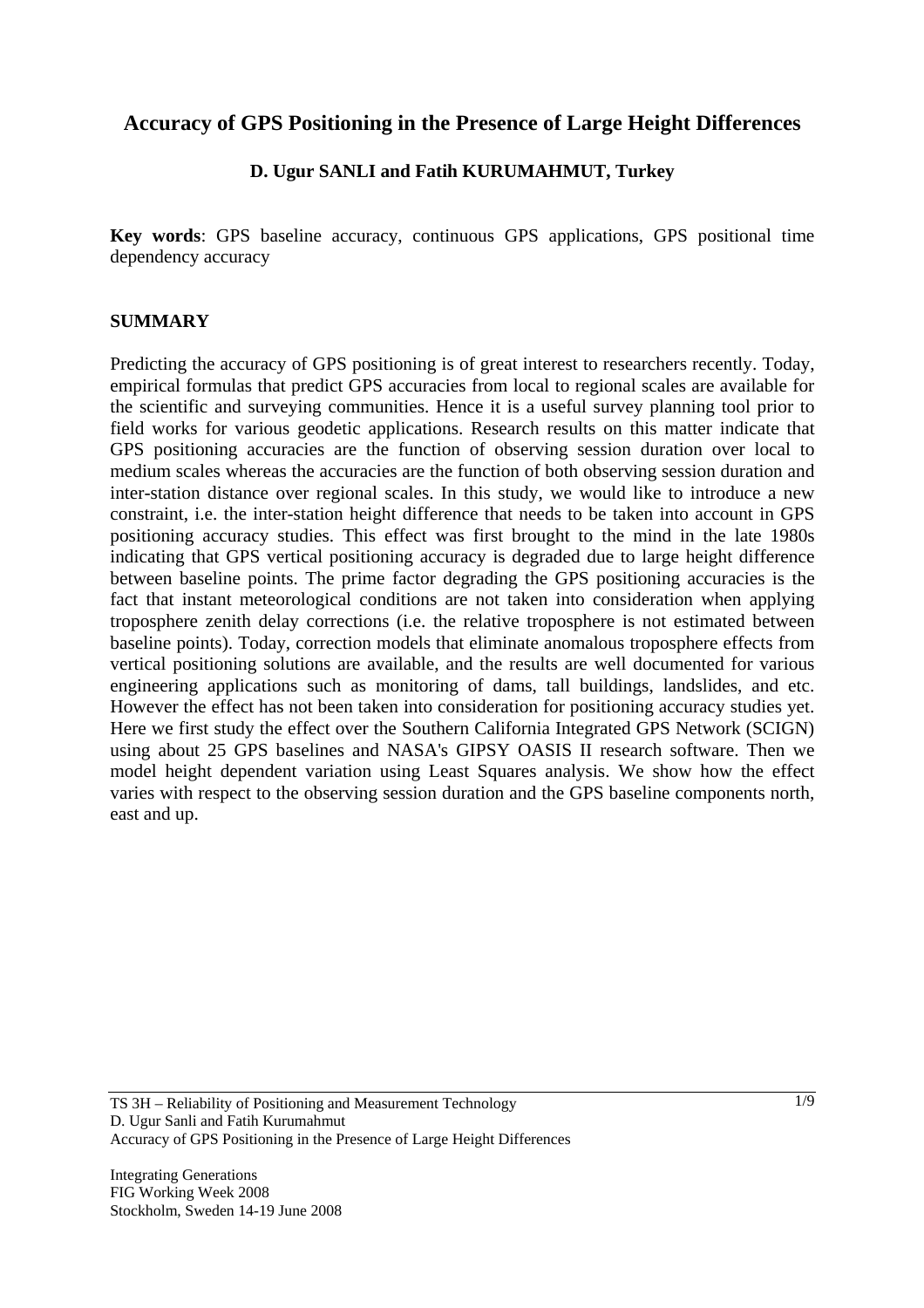# **Accuracy of GPS Positioning in the Presence of Large Height Differences**

## **D. Ugur SANLI and Fatih KURUMAHMUT, Turkey**

### **INTRODUCTION**

Early trials to show the effect of large height difference on positioning accuracy date back to late 1980s. Gurtner et al. (1989) revealed that the accuracy of GPS vertical positioning decreases in mountainous areas when using only a standard troposphere model to eliminate troposphere based errors. On the other hand, the accuracy is improved if a relative residual troposphere bias is estimated along with the other positional parameters. At that time, continuous GPS monitoring was not as common as these days therefore the results were usually peculiar to campaign/episodic measurements (i.e. measurements that were collected every now and then with a few hours).

Not much has been done on this issue since then because today troposphere induced biases could be eliminated with sophisticated troposphere estimation models using new generation mapping functions and continuous (24 h) GPS data (Blewitt 1993, Boehm et al. 2006, Niell 1996). Recently Schon (2007) proposed a correction model for local GPS networks with large height differences for monitoring of land slides. Results of 48 h solutions were taken as basis for the corrections of the solutions from 8 h GPS campaigns. Sanli et al. (2005) showed that troposphere related effects show different behaviours with respect to (1) inter-station baseline length (2) inter-station height difference. They revealed that height difference dependent errors grow more rapidly (i.e. at a higher rate) as opposed to the distant dependent errors. Sanli et al. (2005) also studied the effect of large height difference on GPS commercial software results. They compare their findings with research software solutions. Commercial software results show large scatter values reaching up to a few centimetres although 24 h GPS data are used. This is due to the fact that some commercial software still uses only a standard troposphere model to eliminate troposphere induced errors. In addition, even if a relative troposphere bias is estimated in most of the commercial software today, absolute value of tropospheric zenith delays is not properly known (Kouba 2005). Also sophisticated mapping functions are not usually used with commercial software (Boehm et al. 2006). Research software results are only degraded when observing session duration is kept shorter than 24 h (Sanli 2006, Sanli and Kurumahmut 2007).

In this study, we perform a detailed study on how the accuracy of GPS positioning varies with respect to observing session duration in the presence of large height differences. We carry out our experiments over a densified sample, using 26 baselines in almost equal lengths incrementing only the height difference between baseline points starting from 50 m up to 1500 m. It is useful to know accuracies in this sense because many engineering applications involving large height difference such as monitoring of bridges, tall buildings, landslides and dams today still require the use of campaign/episodic GPS as far as the economy is concerned (Brunner 2005, Lovse et al. 1995, Schon 2007).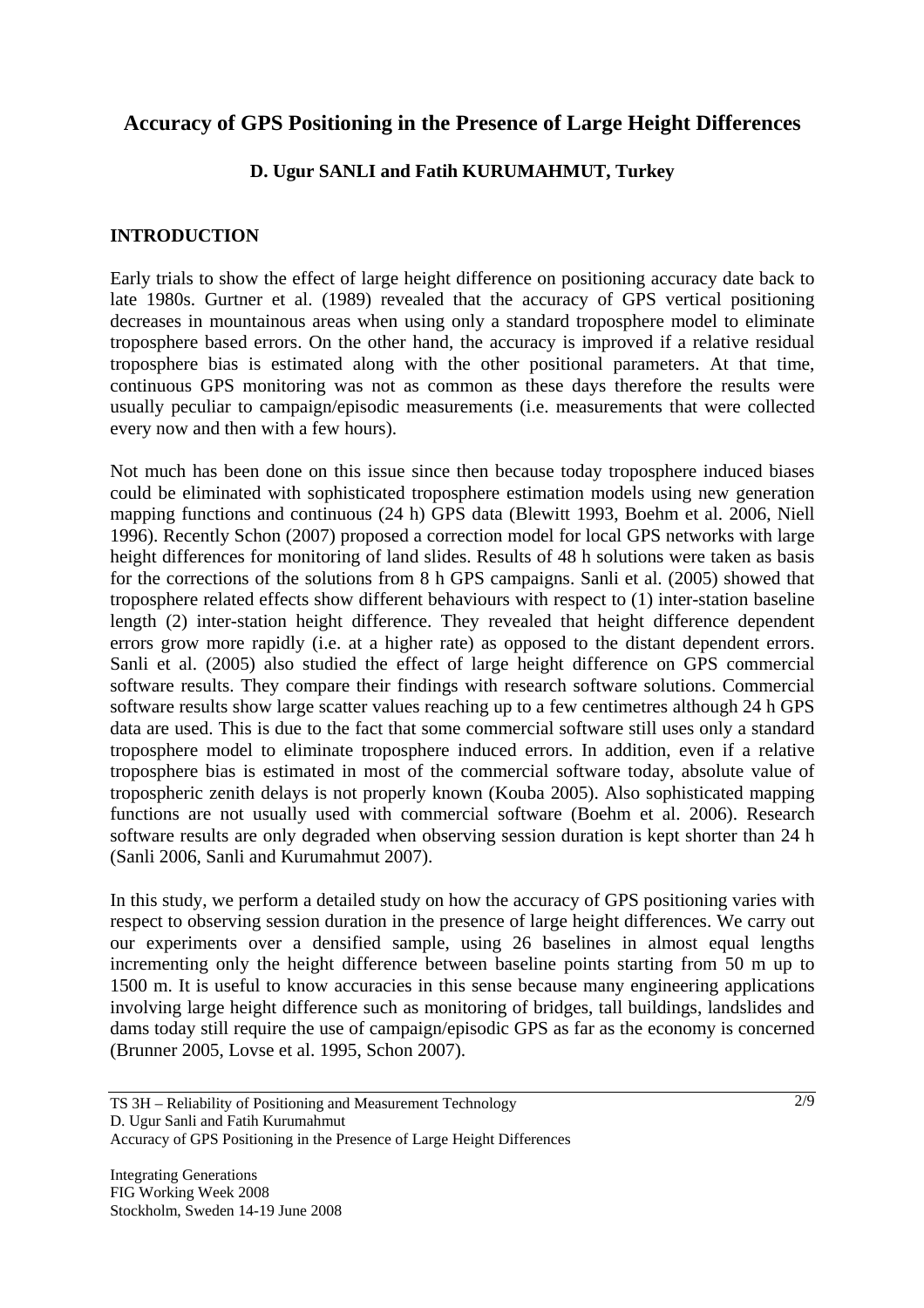#### **STUDY AREA AND GPS DATA ANALYSIS**

GPS data were obtained from the SOPAC archives at http://sopac.ucsd.edu/. A total of 47 permanent GPS sites distributed widely across California, US were selected to form 26 baselines the lengths of which varying between 10 and 15 km. Locations of the permanent GPS stations used throughout the study are shown in Figure 1.

GPS data was obtained in Receiver Independent Exchange (RINEX) format and sampled with 15 degree elevation cut off angle and 30 second recording intervals. JPL final precise orbits and clocks were used in the analysis. Jet Propulsion Laboratory's GIPSY/OASIS II software was used to process the GPS data, applying the "precise point positioning" method (PPP) by Zumberge et al. (1997). Then PPP results were differenced to obtain results equivalent to conventional relative positioning.



**Fig. 1**. Distribution of permanent GPS stations used in the study

For each baseline, we selected 10 days of data observed in May and June 2003 (GPS days 150 through 159). Each day's data were subdivided into mutually non-overlapping sessions for each of several selected values of the observing session *T* (1, 2, 3, 4, 6, 8, 12 and 24 h). For each subset of data, we computed the positional coordinates using the PPP method described above. For each day and each unknown point, a position was computed for each 24 h session. The average position from the ten 24 h sessions was then adopted as the 'true' position of the point. For each baseline, the differences in north, east and up (n, e, and u) from this true position were determined for every observing session as described in Soler et al. (2005) but using GIPSY utilities. These differences form the basis for the statistics presented throughout this paper. RMS values in each component were then computed for each baseline and each value of *T*. Any individual component of a positional difference that exceeded its

TS 3H – Reliability of Positioning and Measurement Technology D. Ugur Sanli and Fatih Kurumahmut

Accuracy of GPS Positioning in the Presence of Large Height Differences

Integrating Generations FIG Working Week 2008 Stockholm, Sweden 14-19 June 2008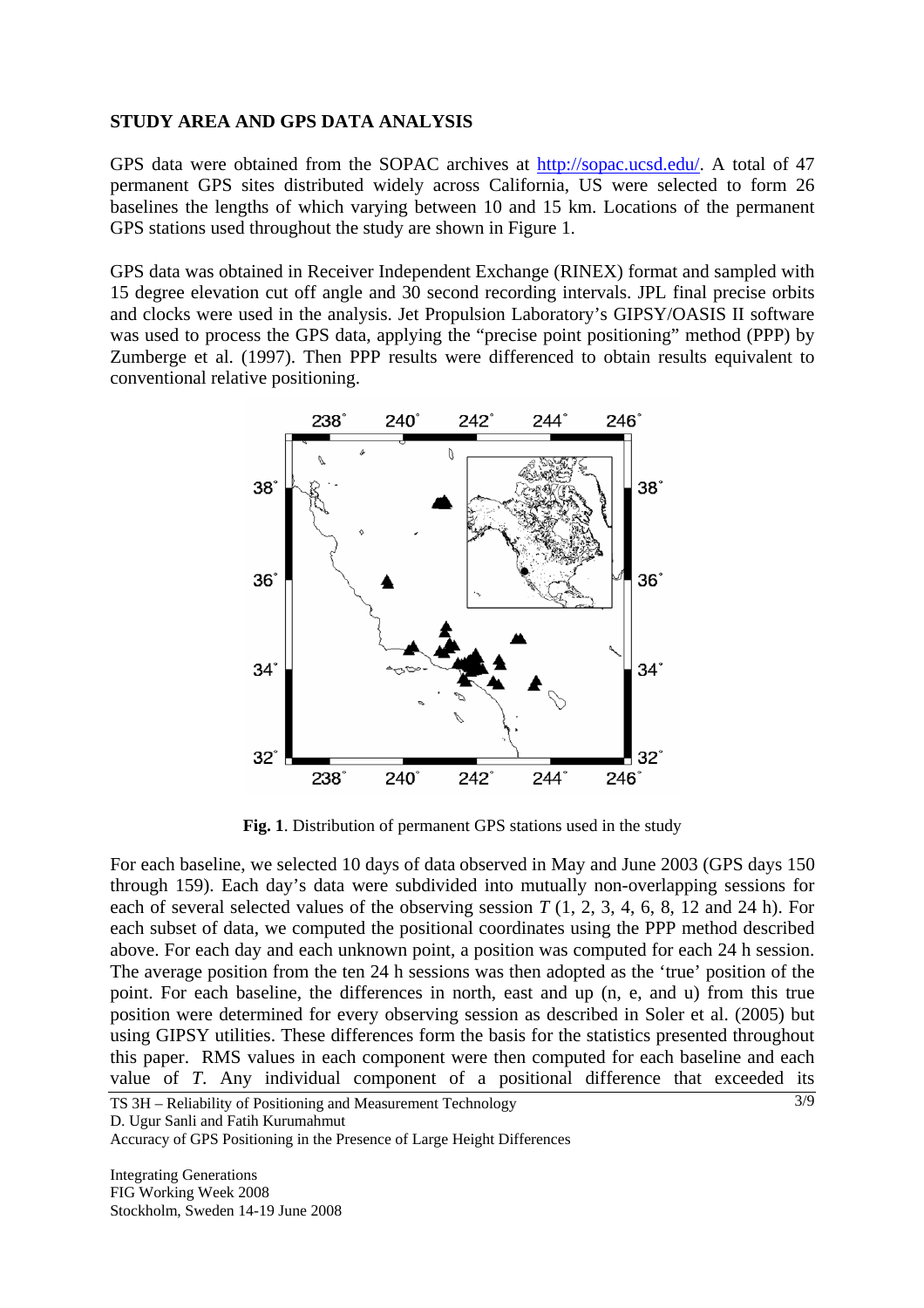corresponding RMS value by more than a factor of three was then discarded as an outlier and the corresponding RMS value was recomputed.

## **ACCURACY VARIATION WITH RESPECT TO OBSERVING SESSION DURATION AND HEIGHT DIFFERENCE**

In this section, we investigate how accuracy varies with respect observing session duration and height difference. For simplicity, only 1 to 3 h analyses are represented in Figure 2. Also note the scale difference for the vertical axis between horizontal and vertical components. It is clear from the figure that as height differences between baseline points grow, RMS values of positioning solutions from short sessions become larger. In addition, accuracy of GPS baseline components are improved as the session length grows. Linear association exists between the solution RMS and all three GPS baseline components (i.e., n, e, and u). Significance of this association has statistically been tested and proved for 95% confidence levels. This linear association was previously mentioned by Gurtner et al. (1989) and Schon (2007).



**Fig. 2**. Accuracy variation with respect to session length and ellipsoidal height difference

On the other hand, the positioning accuracy is less affected for horizontal components (n and e) since the effect is a factor of 2 or so smaller than that of the vertical component. Correlation coefficients for the range 1-3 h vary between 0.6 and 0.8. Correlation coefficients for longer sessions for all the baseline components are presented in Figure 3. As seen from the figure, as observing session duration gets longer the correlation between ellipsoidal height difference and solution RMS decreases. Although the correlations for the horizontal components seem to be higher, the effect on the solutions is smaller as noted earlier (Figure 2).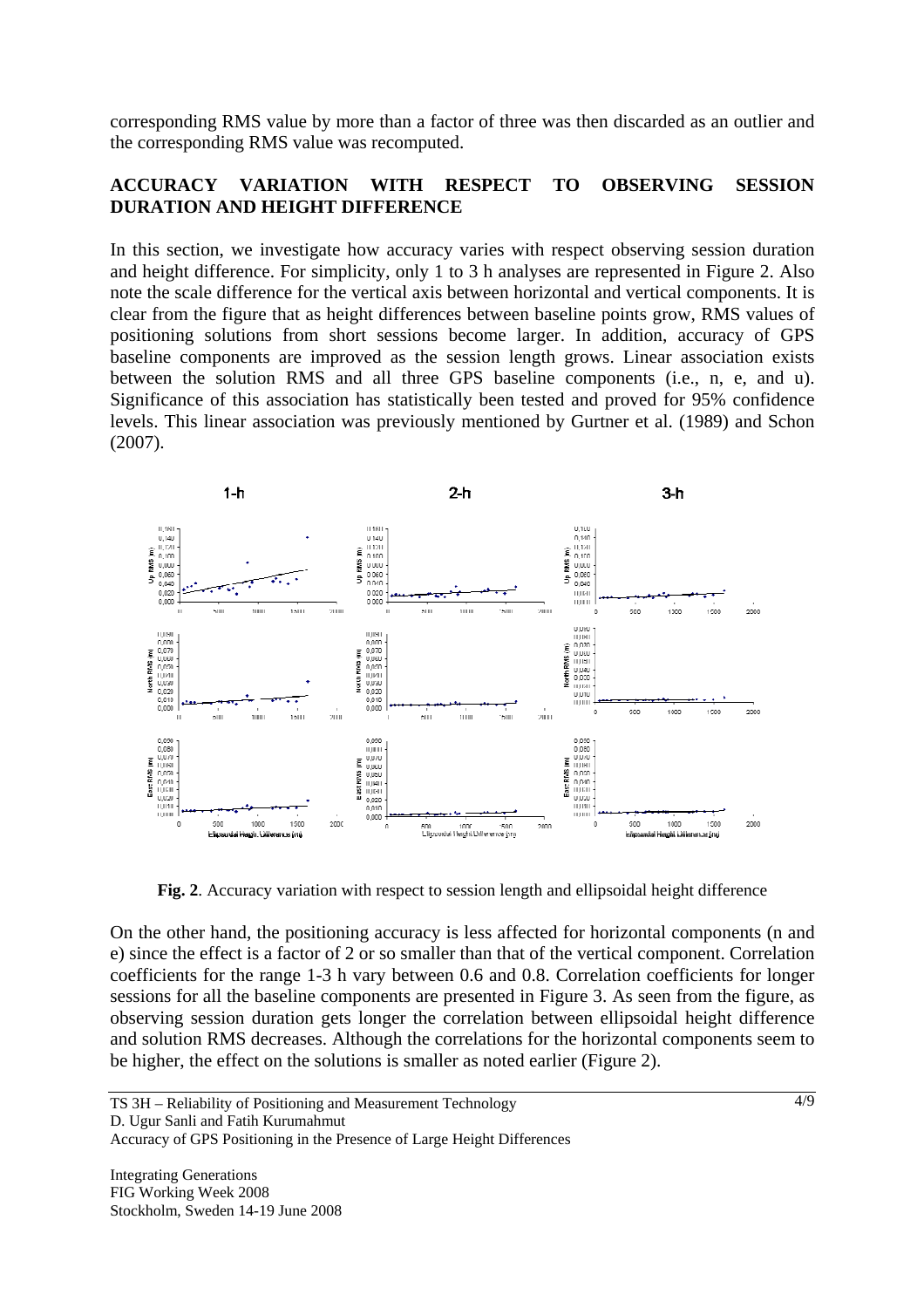In Figure 2, 1-Sigma RMS errors are shown. For confidence levels of 95% the effect could be quite serious (i.e.~4 cm for 1500 m height difference from 3 h sessions) in the presence of a large height difference for the vertical component up to sessions of 8 h. Therefore for mountainous areas, we suggest observing session durations be extended up to 12 h. On the other hand, for flat surfaces, no need to keep observing session duration longer than 3 h. In the literature, we witness many engineering studies carried out in presence of large height differences use short GPS data accusation intervals, hence the effect is bigger on the vertical component for such studies (Brunner 2005, Lovse et al. 1995, Schon 2007)



**Fig. 3.** As the session length grows the correlation between solution RMS and ellipsoidal height difference decreases

## **MODELING HEIGHT DEPENDENT VARIATION**

Using the approach given in Eckl et al. (2001) we modelled the RMS variation with respect to inter-station height difference and observing session duration. Figure 4 illustrates the variation of RMS errors from all three GPS baseline components (namely north, east, and up) with respect to ellipsoidal height difference and observation window. Again note the scale difference for the vertical axis between the vertical and horizontal components.

We adopted the functional model developed by Eckl et al. (2001). According to this, the standard error in the north-south direction as a function of ellipsoidal height difference Δ*h* and observing session duration *T* may be adequately represented by an equation of the form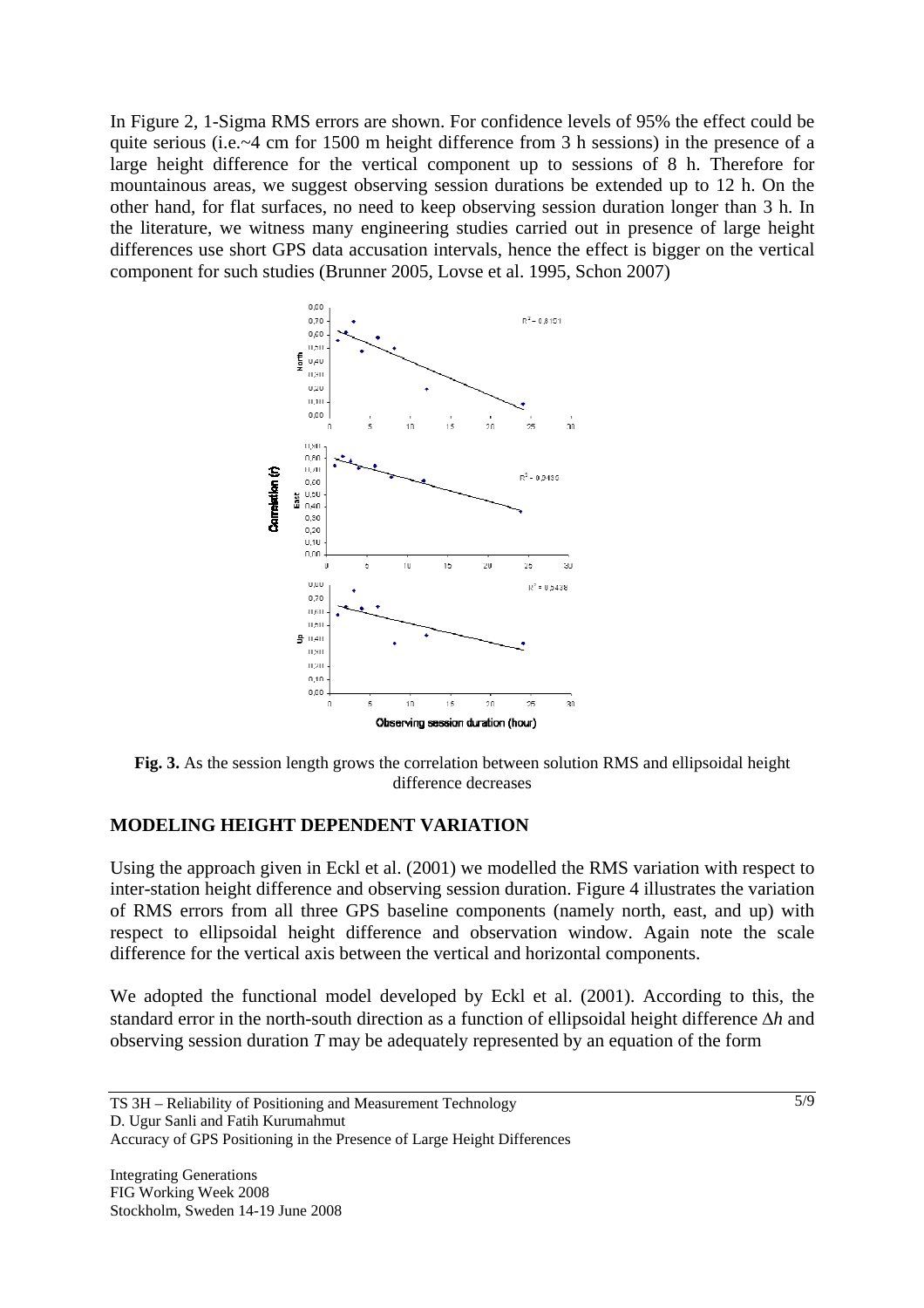$$
S_n(\Delta h, T) = [a_n / T + b_n \Delta h^2 / T + c_n + d_n \Delta h^2]^{0.5}
$$
 (1)

where  $a_n$ ,  $b_n$ ,  $c_n$ , and  $d_n$  are the constants to be estimated using Least Squares (LS) estimation. Equations of the same form were assumed to represent  $S_e(\Delta h, T)$  and  $S_u(\Delta h, T)$ , the standard errors in the east-west direction and in the up direction respectively. Here  $S_n$ ,  $S_e$ , and  $S_u$  are expressed in *mm*, Δ*h* is expressed in *m*, and *T* is expressed in hours. Reader might refer to Eckl et al. (2001) for the details of LS analysis. In Figure 4, the predicted accuracies using the significant coefficients developed in this study is given with the grey curve fitted to 6 h solutions.



**Fig. 4.** Variation of RMS errors with respect to observing session duration and ellipsoidal height difference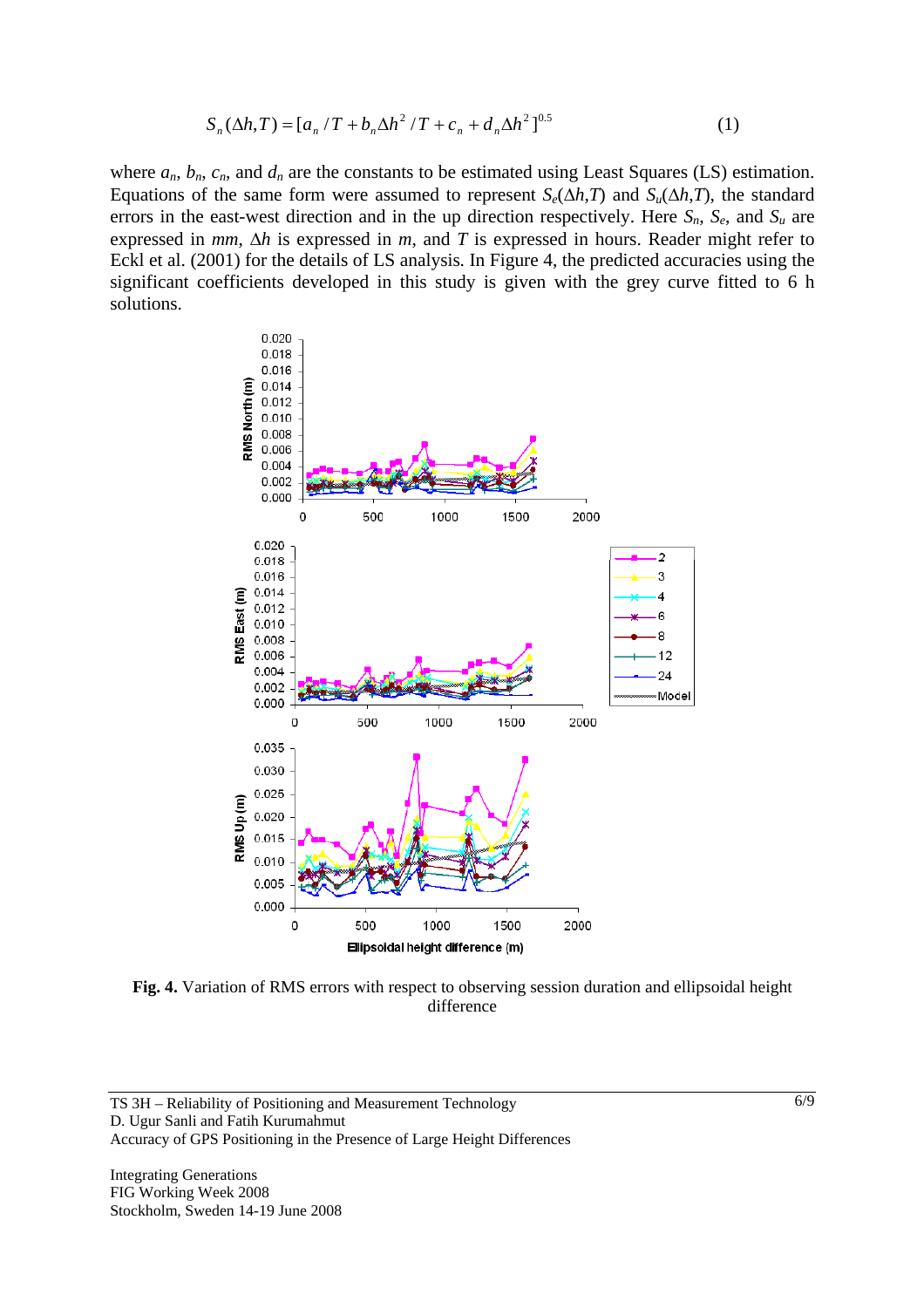#### **CONCLUSIONS**

In this study, we showed how large inter-station height difference affects the accuracy of GPS baseline components. The variation of positional RMS errors (i.e. for n, e, and u) with respect to observing session duration was also studied in detail. Empirical studies implemented here reveal that large station height differences bias GPS solutions even if the relative troposphere between baseline points is estimated. Especially land slide monitoring studies and volcano monitoring studies carried out in GPS campaigns (i.e. with short GPS sessions) would be affected much unless the effect of large height difference is taken into account. Previously, correction models using continuous GPS data were adopted in the elimination of large height difference error. This study shows that GPS survey planning in the office prior to field works gains importance for the engineering and geodetic studies using large height differences. It is also useful for GPS network optimisation and geoid determination studies. Furthermore, the effect of the large station height difference needs to be considered in modelling of GPS accuracies as an additional constraint.

#### **ACKNOWLEDGEMENTS**

We are grateful to NASA's Jet Propulsion Laboratory for providing GIPSY OASIS II software and for satellite orbit and clock solution files. We also thank to Scripps Orbit and Permanent Array Centre (SOPAC) researchers for opening their archives to scientific activities worldwide.

## **REFERENCES**

- Blewitt, G., 1993. *Advances in Global Positioning System technology for geodynamics investigations.* In Contributions of Space Geodesy to Geodynamics: Technology, Ed. by D.E. Smith and D.L. Turcotte, American Geophysical Union (Geodynamics Series Vol. 25), Washington DC. p. 195-213
- Boehm, J., Niell, A., Tregoning, P. and Schuh, H., 2006. Global Mapping Function (GMF): A new empirical mapping function based on numerical weather model data. *Geophysical Research Letters*, 33: L07304, doi:10.1029/2005GL025546
- Brunner, F.K., 2005. *Bridge monitoring: external and internal sensing issues.* In: Ou JP, Li H, Duan ZD (eds) Structural health monitoring and intelligent infrastructure. Balkema, pp 693-698
- Eckl, M. C., Snay, R.A., Soler, T., Cline, M.W., Mader, G.L ., 2001. Accuracy of GPSderived relative positions as a function of inter-station distance and observing-session duration. *Journal of Geodesy,* 75: 633-640
- Gurtner, W., Beutler, G., Botton, S., Rothacher, M., Geiger, A., Kahle, H.G., Schneider, D., Wiget, A., 1989. The use of the Global Positioning System in mountainous areas. *Manuscripta Geodaetica*, 14: 53-60

Kouba, J. (2005), Personal Communication

Lovse, J.W., Teskey, W.F., Lachapelle, G., Cannon, M.E., 1995. Dynamic deformation monitoring of tall structures using GPS technology. *Journal of Surveying Engineering*, 121(1):35-40

D. Ugur Sanli and Fatih Kurumahmut

TS 3H – Reliability of Positioning and Measurement Technology

Accuracy of GPS Positioning in the Presence of Large Height Differences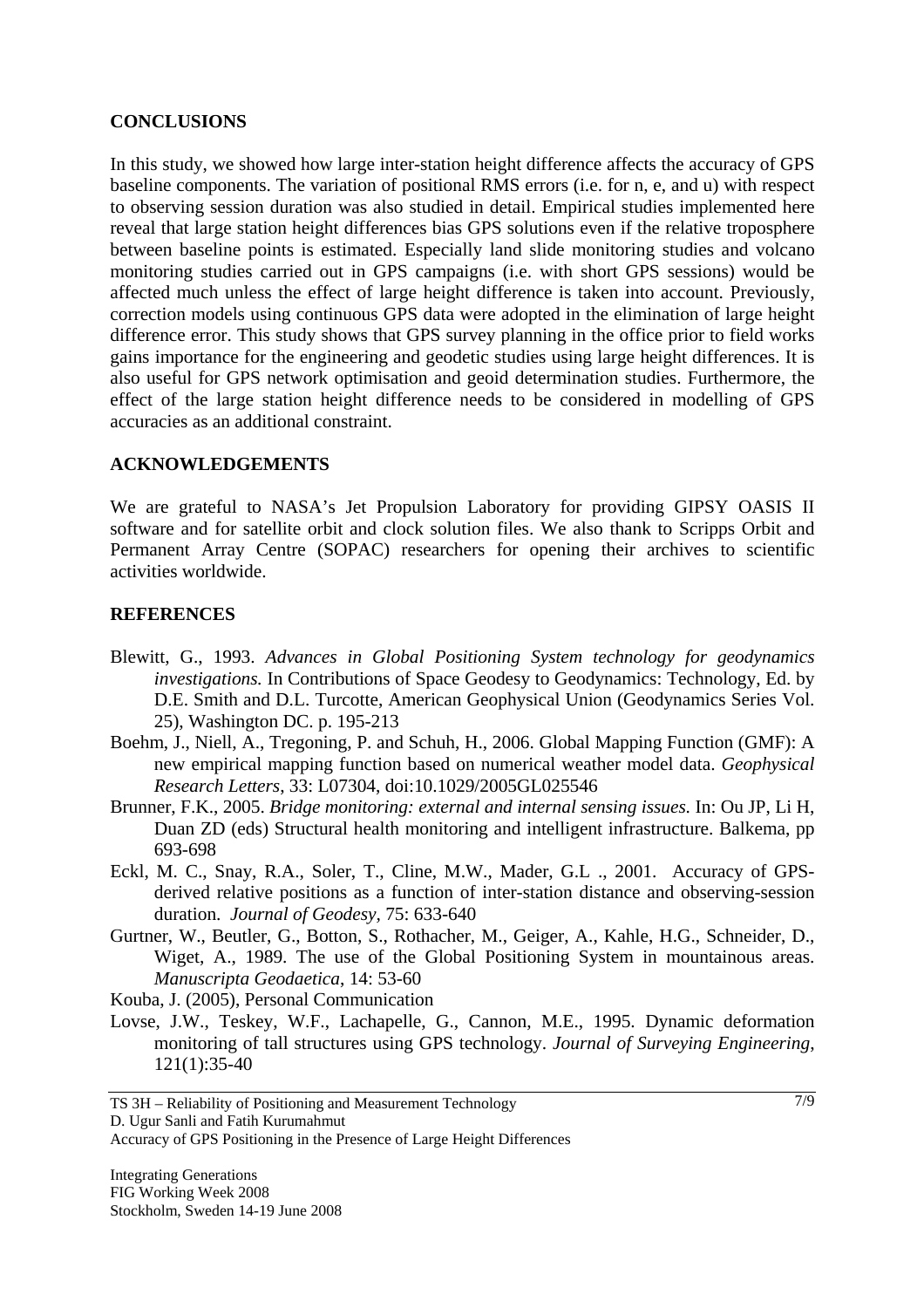- Niell, A.E., 1996. Global mapping functions for the atmosphere delay at radio wavelengths. *Journal of Geophysical Research*, 101 (B2): 3227-3246
- Sanli, D. U., Akpınar, B., Erol, T., 2005. Assessing GPS Vertical Positioning Accuracy Using Various Troposphere Estimation Strategies. In: Advances in GPS Data Processing and Modelling for Geodynamics, COMET Meeting. UCL, London, 9-11 November, http://www-research.ge.ucl.ac.uk/COMET/
- Sanli, D.U., 2006. Impact of large height differnce on GPS vertical positioning solutions, AGU 2006 Fall Meeting, San Francisco, CA, ABD, 11-15 Dec
- Sanli, D. U. and Kurumahmut, F. 2007. Effect of Inter-station Height Difference on GPS Vertical Positioning Accuracy. IUGG 2007 General Assembly. Perugia-Italy, 2-13 July
- Sanli, D. U. and Engin, C. 2007, Accuracy of GPS Positioning over Regional Scales. *Survey Review,* in press.
- Schön, S., 2007. Affine distortion of small GPS networks with large height differences. *GPS Solutions*, 11: 107-117
- Soler, T., Michalak, P., Weston, N. D., Snay, R. A., Foote, R. H., 2005. Accuracy of OPUS solutions for 1- to 4-h observing sessions. *GPS Solutions*, 10: 45-55
- Zumberge, J. F., Heflin, M. B., Jefferson, D. C., Watkins, M. M., and Webb, F. H., 1997. Precise point positioning for the efficient and robust analysis of GPS data from large networks, *Journal of Geophysical Research,* 102: 5005-5017.

## **BIOGRAPHICAL NOTES**

#### **D. Ugur Sanli**

PhD in the Newcastle University, UK. (1995-1999). Research Associate in Yildiz Technical University, Istanbul/Turkey (1989-1995). Assistant Professor in Yildiz Technical University, Istanbul/Turkey (1999-2006). Guest Member of Staff in the Newcastle University, UK (2003). Guest Lecturer in Yeditepe University, Istanbul/Turkey (2006). Assistant Professor in Kandilli Observatory and Earthquake Research Institute, Bogazici University, Istanbul/Turkey (2006 - ). Area of experience is mainly on Geodesy, GPS and Statistics, Publications are on monitoring sea levels using GPS, determining the accuracy of GPS positioning, using Robust Statistics to analyze geodetic data, monitoring sea levels using satellite altimetry. Member of Americal Geophysical Union, Turkish Chamber of Surveying Engineers, Union of Turkish National Geodesy and Geophysics.

#### **Fatih Kurumahmut**

BSc Degrees from Geodesy and Photogrammetry Engineering Department and Civil Engineering Department, Civil Engineering Faculty of Yildiz Technical University, Istanbul/Turkey (2003), MSc Student in Geomatics Program in the Science Institute of Yildiz Technical University, Istanbul/Turkey (2004 - )